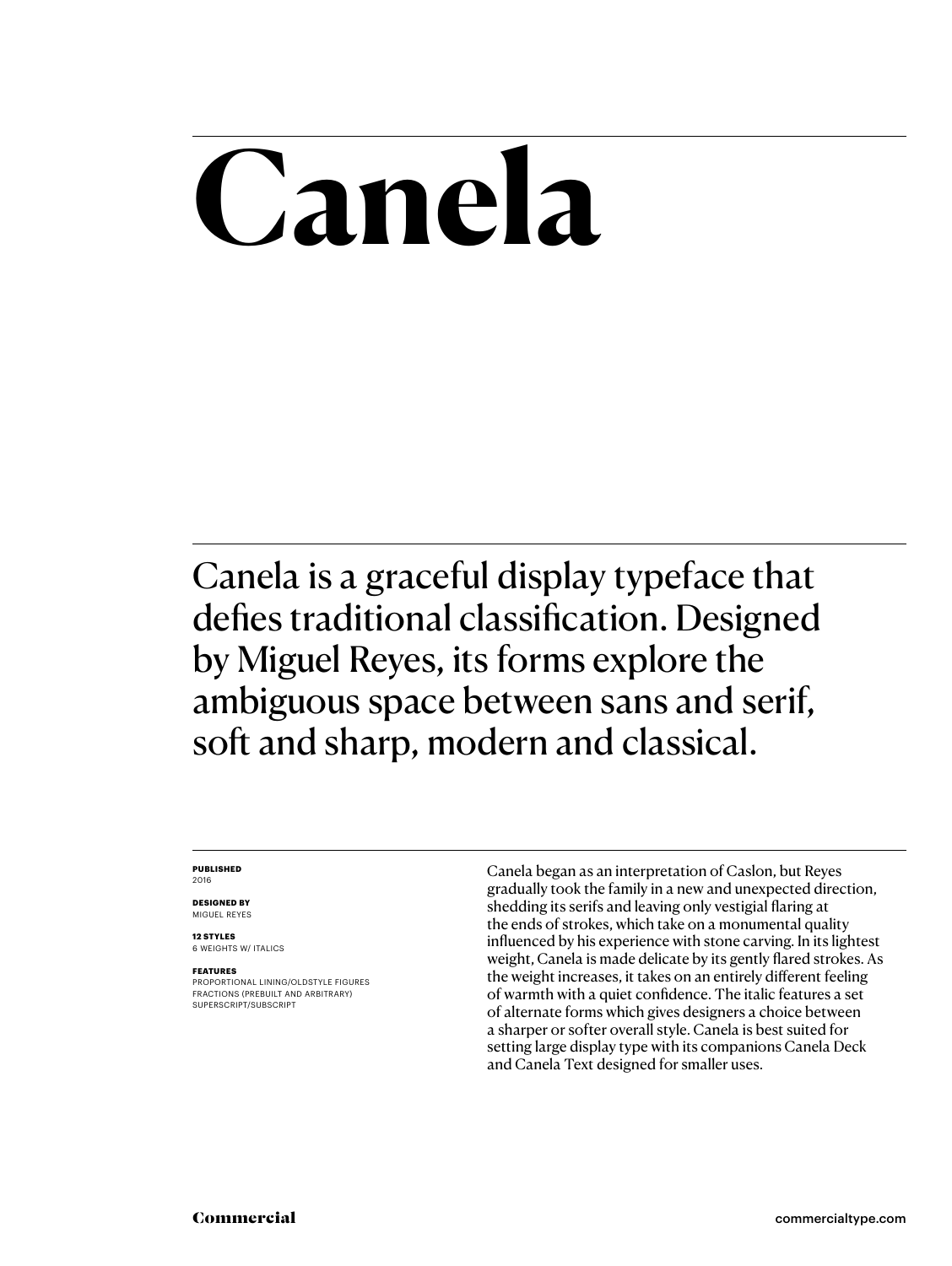Canela Thin *Canela Thin Italic* Canela Light *Canela Light Italic* Canela Regular *Canela Regular Italic* Canela Medium *Canela Medium Italic* **Canela Bold** *Canela Bold Italic* Canela Black *Canela Black Italic*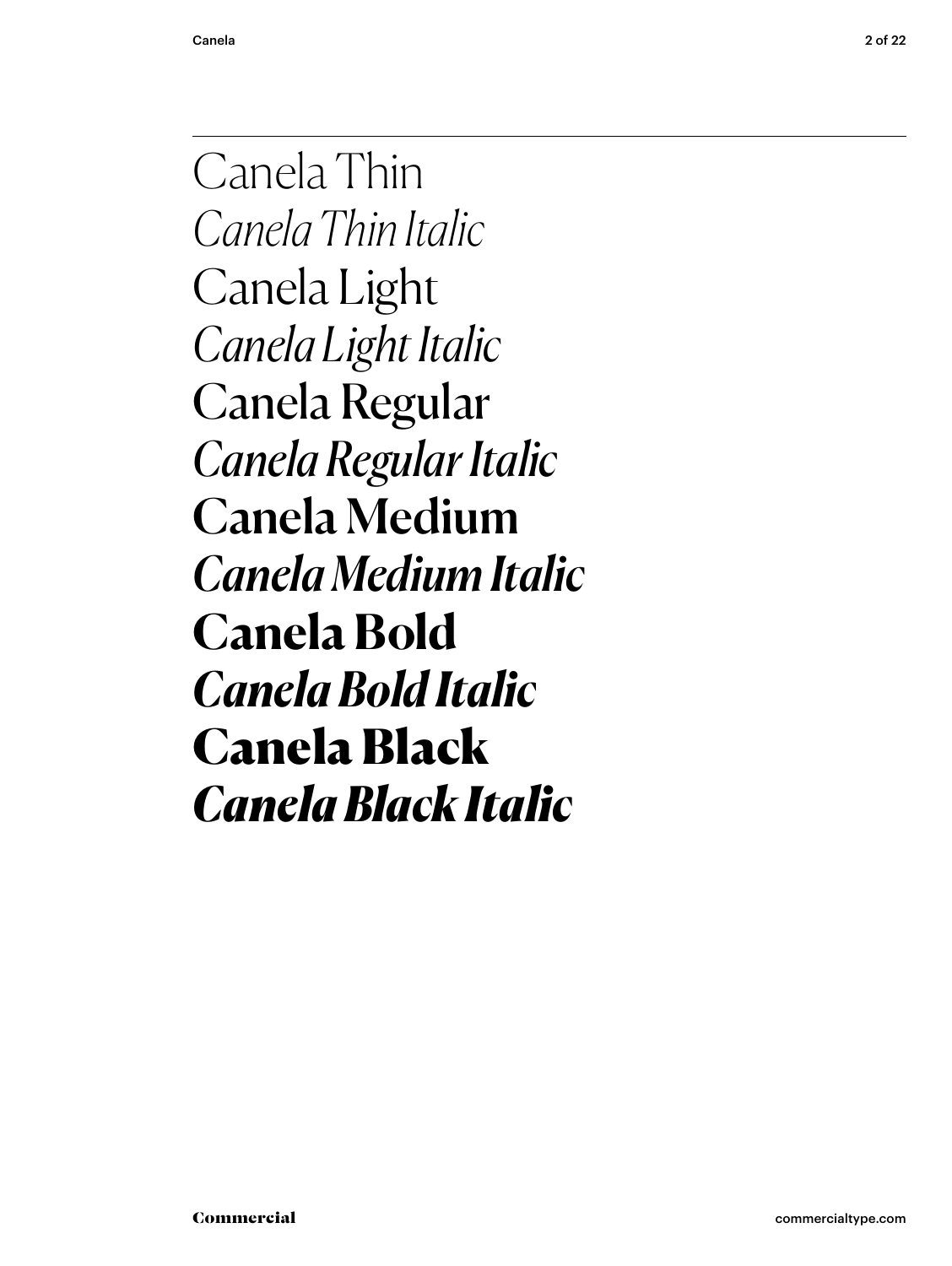#### **RECOMMENDED MINIMUM & MAXIMUM SIZES**

| CANELA TEXT, 8-18 PT | THE ENGLISH EAST INDIA COMPANY was established in 1600 and granted the Royal Charter |
|----------------------|--------------------------------------------------------------------------------------|
|                      | by Queen Elizabeth I. These first several voyages which they                         |
|                      | had fitted out for India, centred mainly around silks                                |
|                      | cotton, rum, and opium. In 1604 they banded                                          |

CANELA DECK, 18 – 40 PT

Through the enmities of new competitors Several mishaps befell this crew During a new voya

CANELA, 40 PT+

## Economy wonks Repainting Fractals **THE**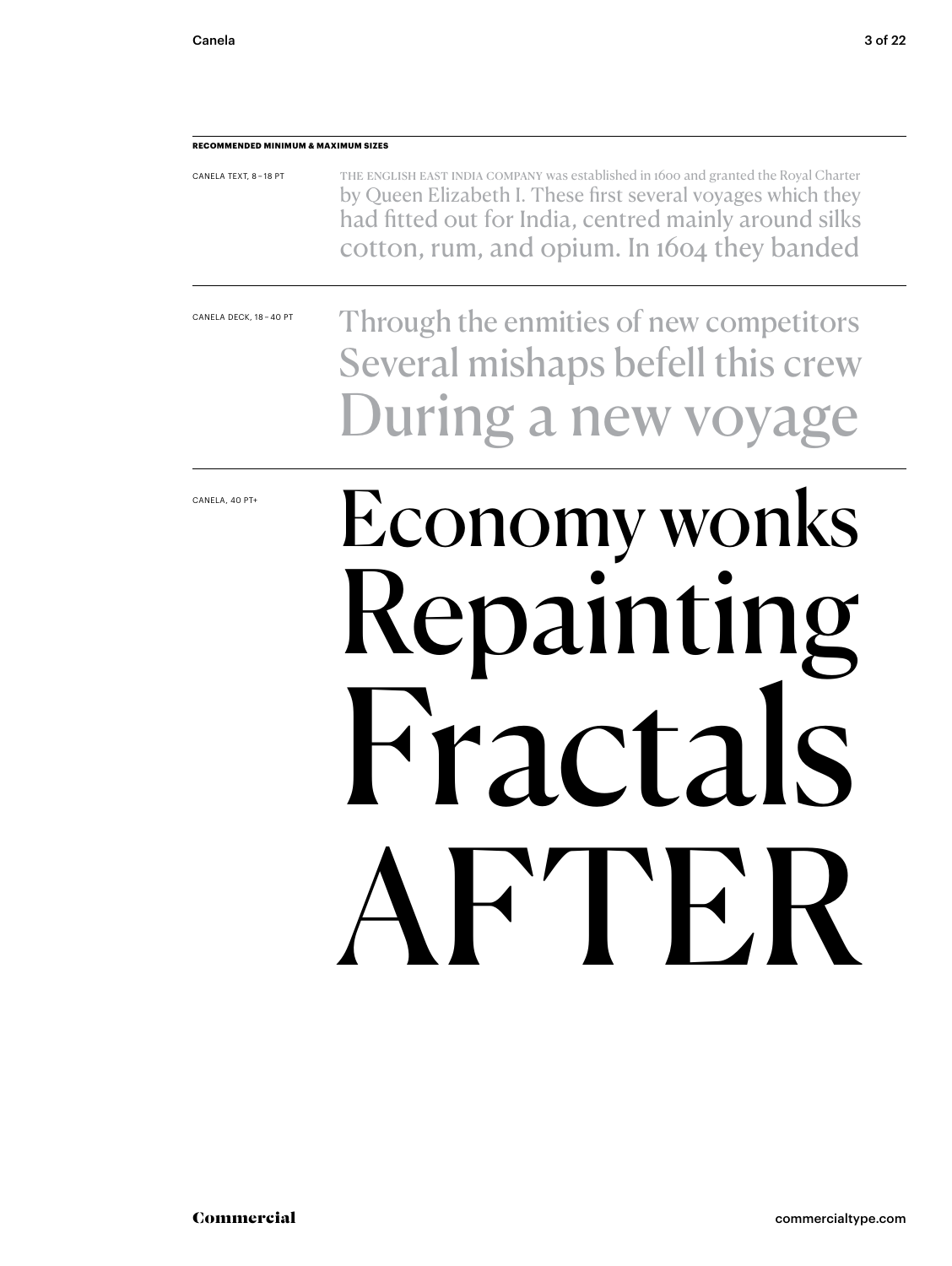



CANELA THIN ITALIC, 100 PT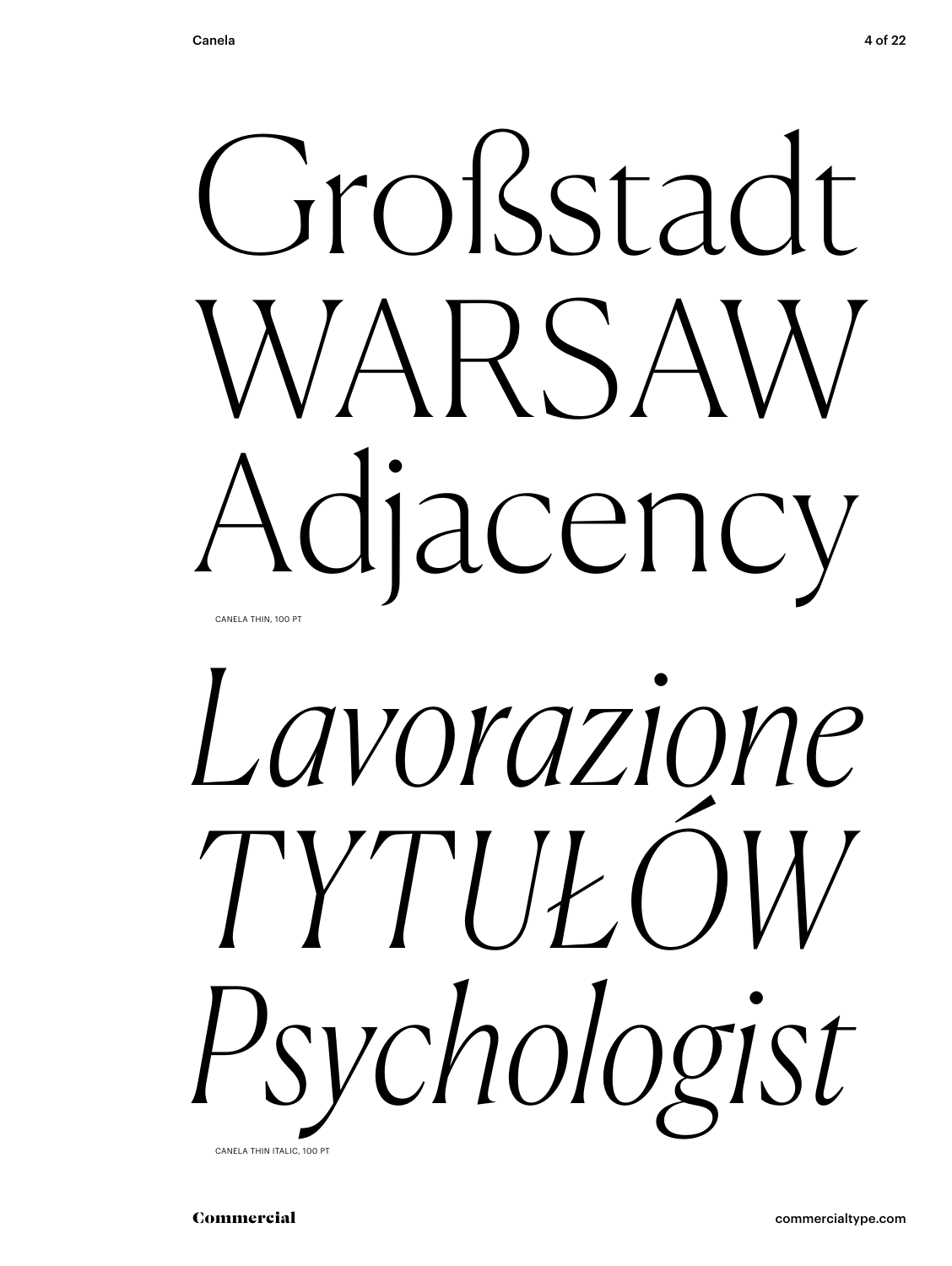# Questions PRIMARY Teknolojik

CANELA LIGHT, 100 PT

# *Aranshahik KLÆÐNAÐ Transforma*

CANELA LIGHT ITALIC, 100 PT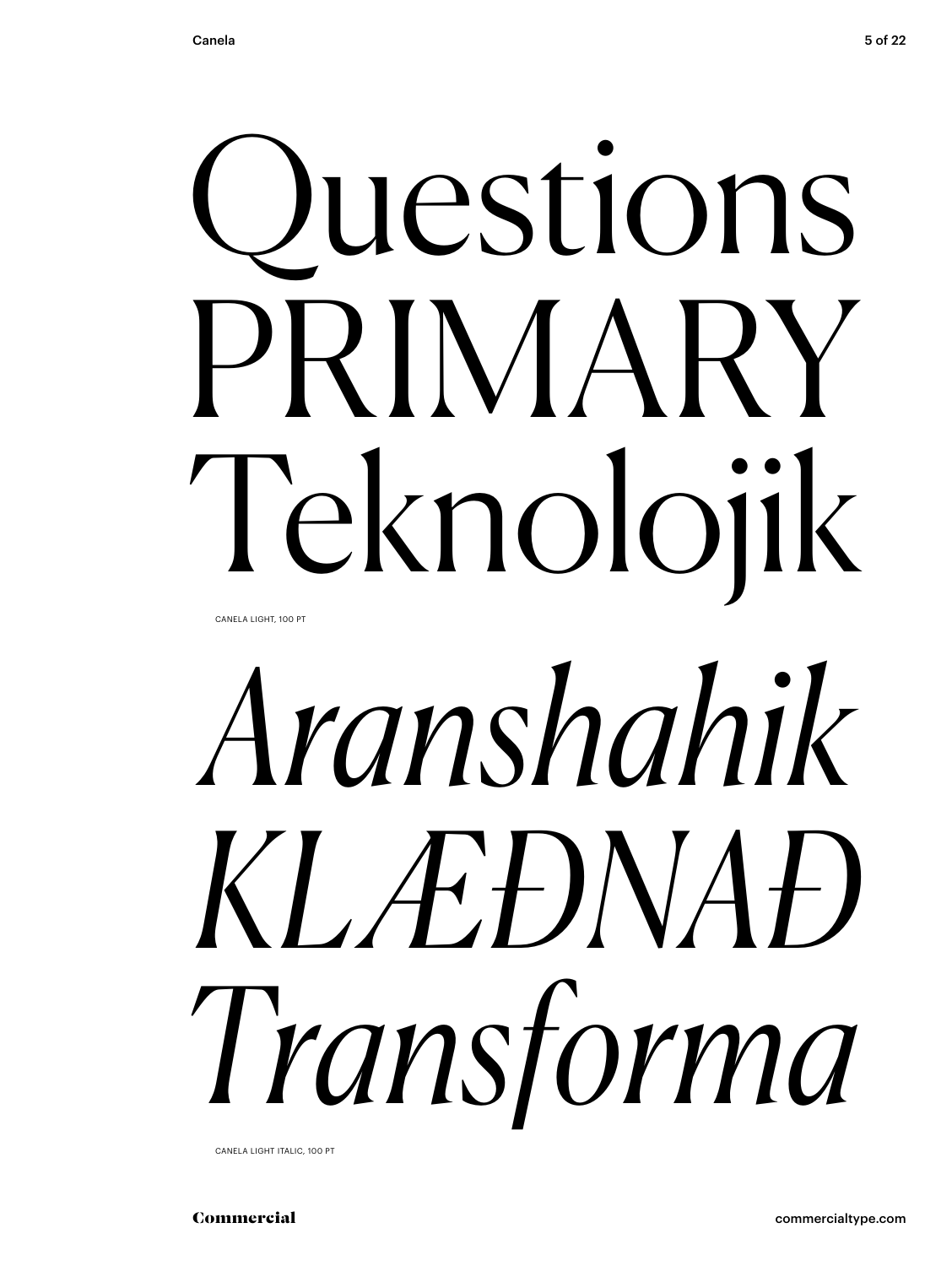## Ohservers GRIEKSE Képviselői CANELA REGULAR, 100 PT

# Testovacích MERIDIAN Dynamicist

CANELA REGULAR ITALIC, 100 PT [ALTERNATE y]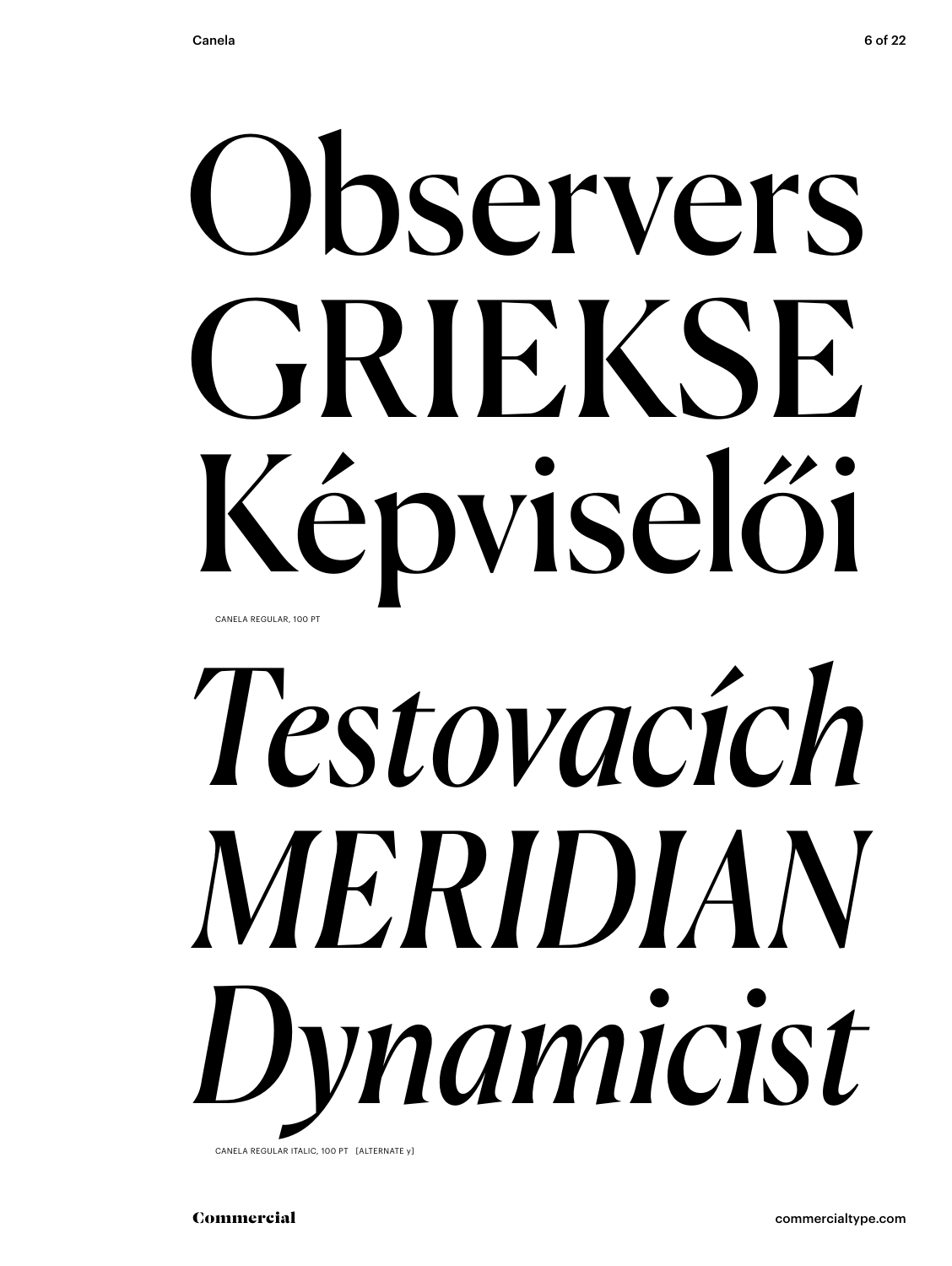## Ritornato JANVIER Stabilește CANELA MEDIUM, 100 PT



CANELA MEDIUM ITALIC, 100 PT [ALTERNATE f]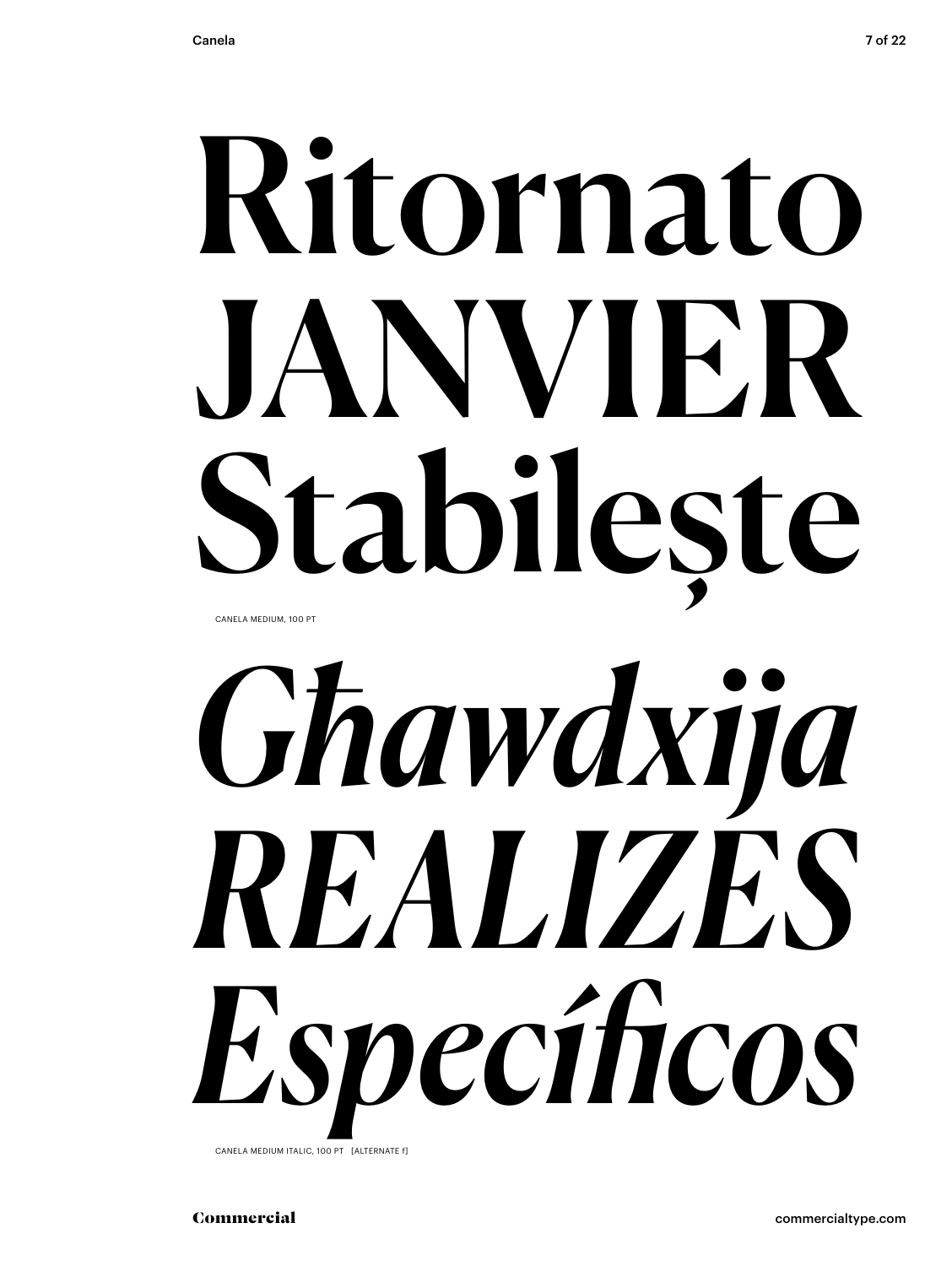## **Telúricas VOYAGE Frequent** CANELA BOLD, 100 PT



CANELA BOLD ITALIC, 100 PT [ALTERNATE k x z]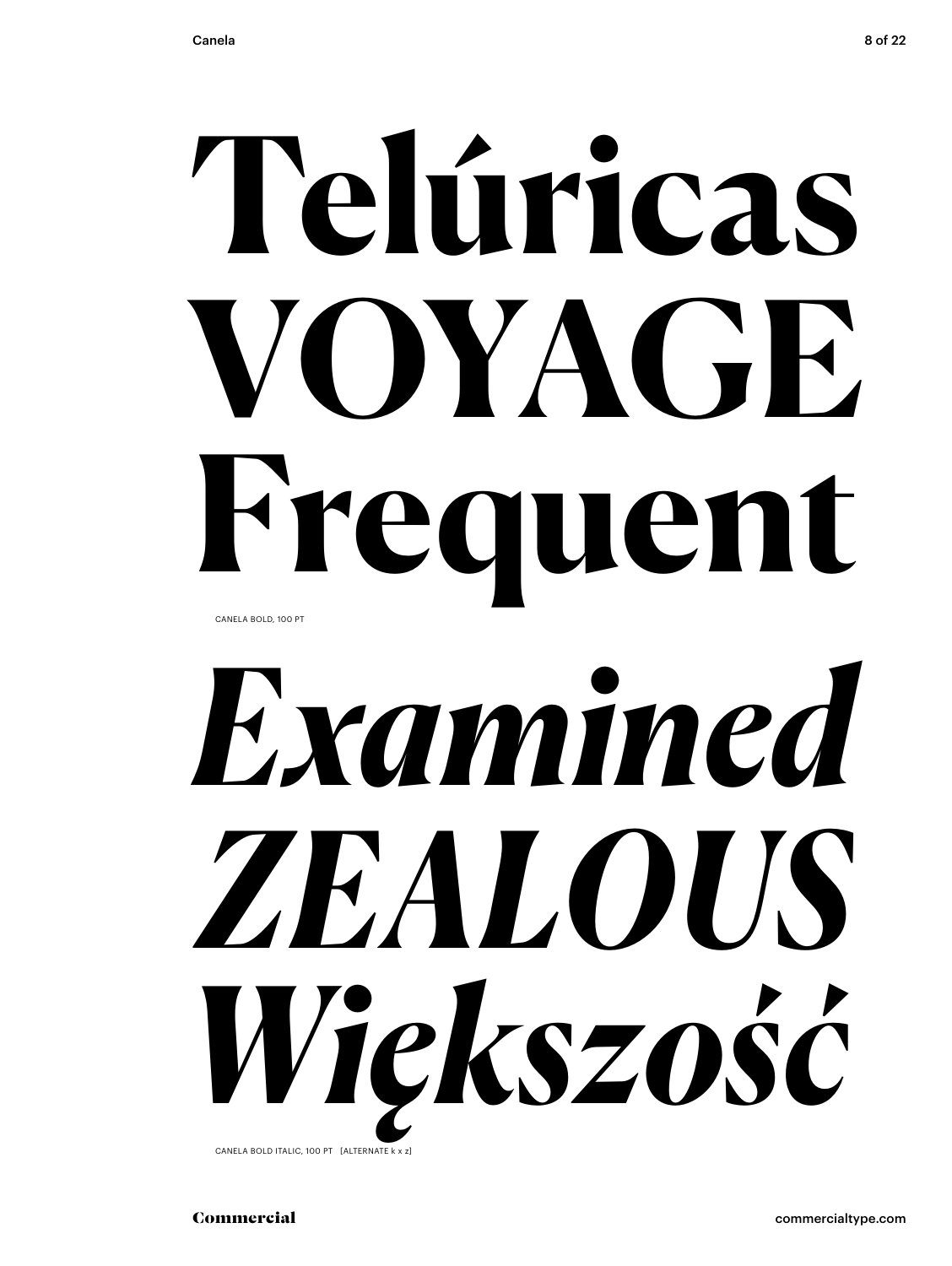## Clasificó YEARLY Skulptör CANELA BLACK, 100 PT

# *Reviewals ARRIVED Þjóðanna*

CANELA BLACK ITALIC, 100 PT [ALTERNATE v w]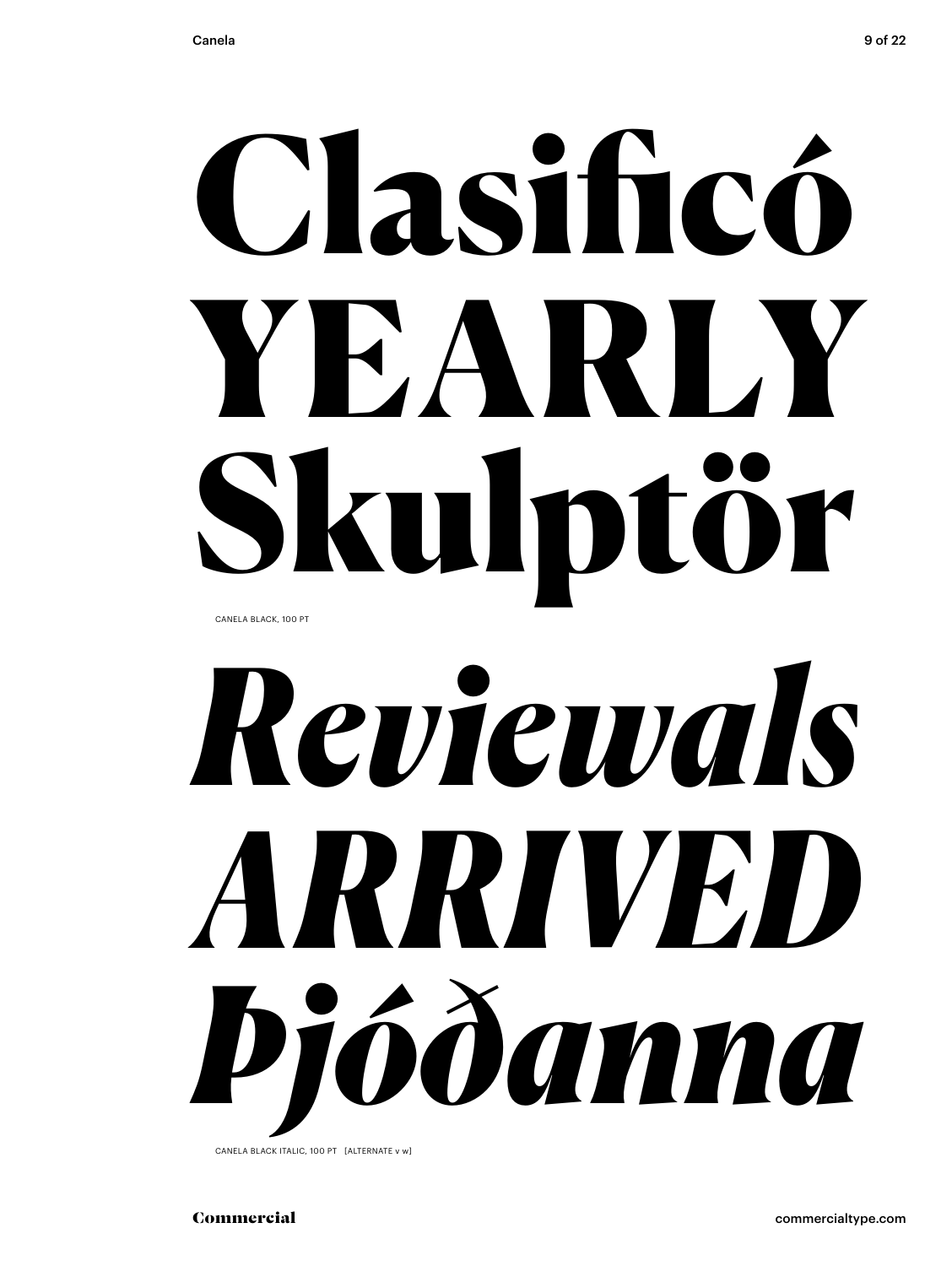

CANELA LIGHT ITALIC, 70 PT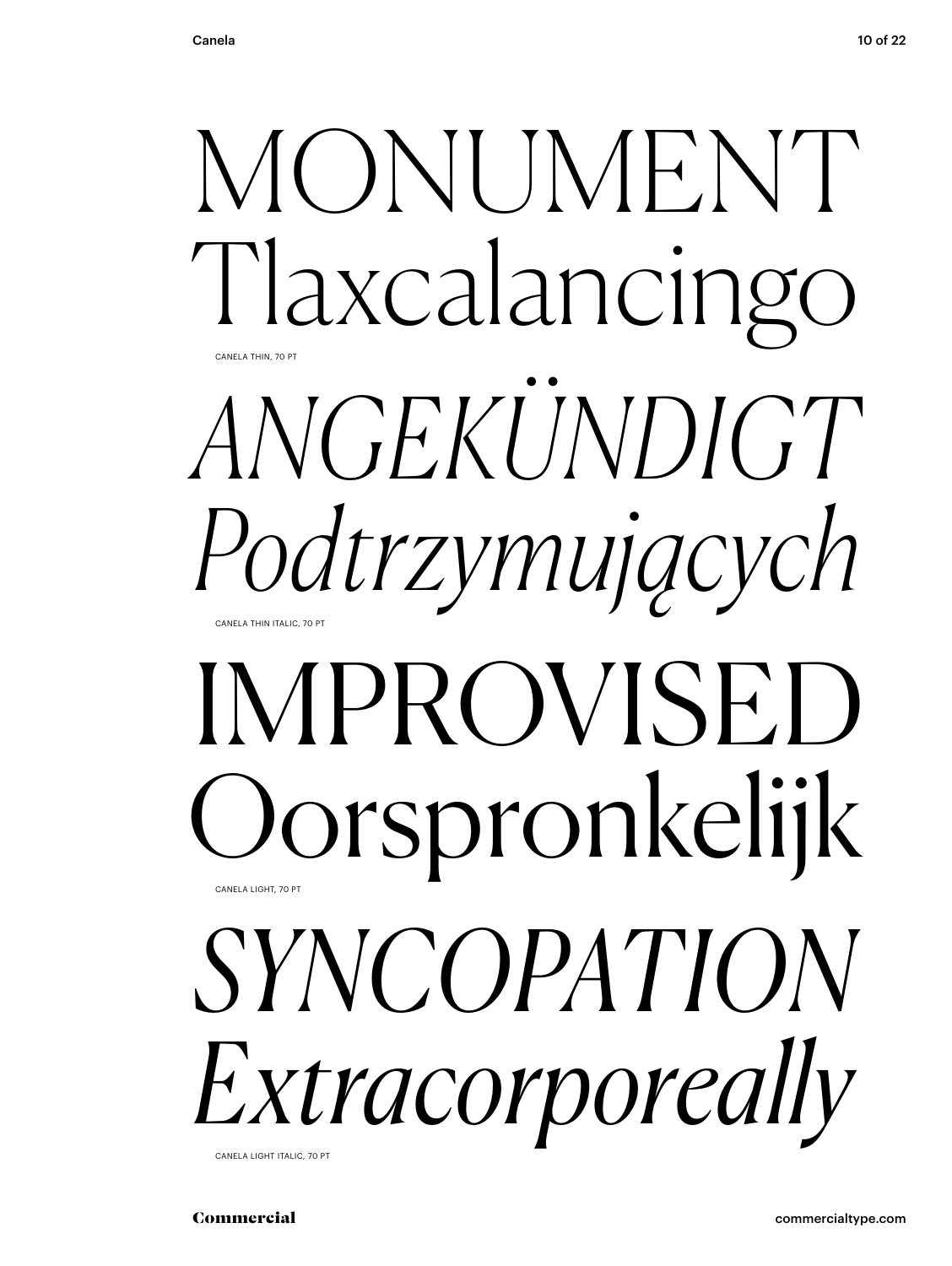## TAPESTRIES Organoléptica WATCHMAKER Chremonideiske

CANELA REGULAR ITALIC 70 PT [ALTERNATE K]

### INDIVIDUAL Zurückführen CANELA MEDIUM, 70 PT NEZÁVISLOSŤ Exothermically

CANELA MEDIUM ITALIC, 70 PT [ALTERNATE x v]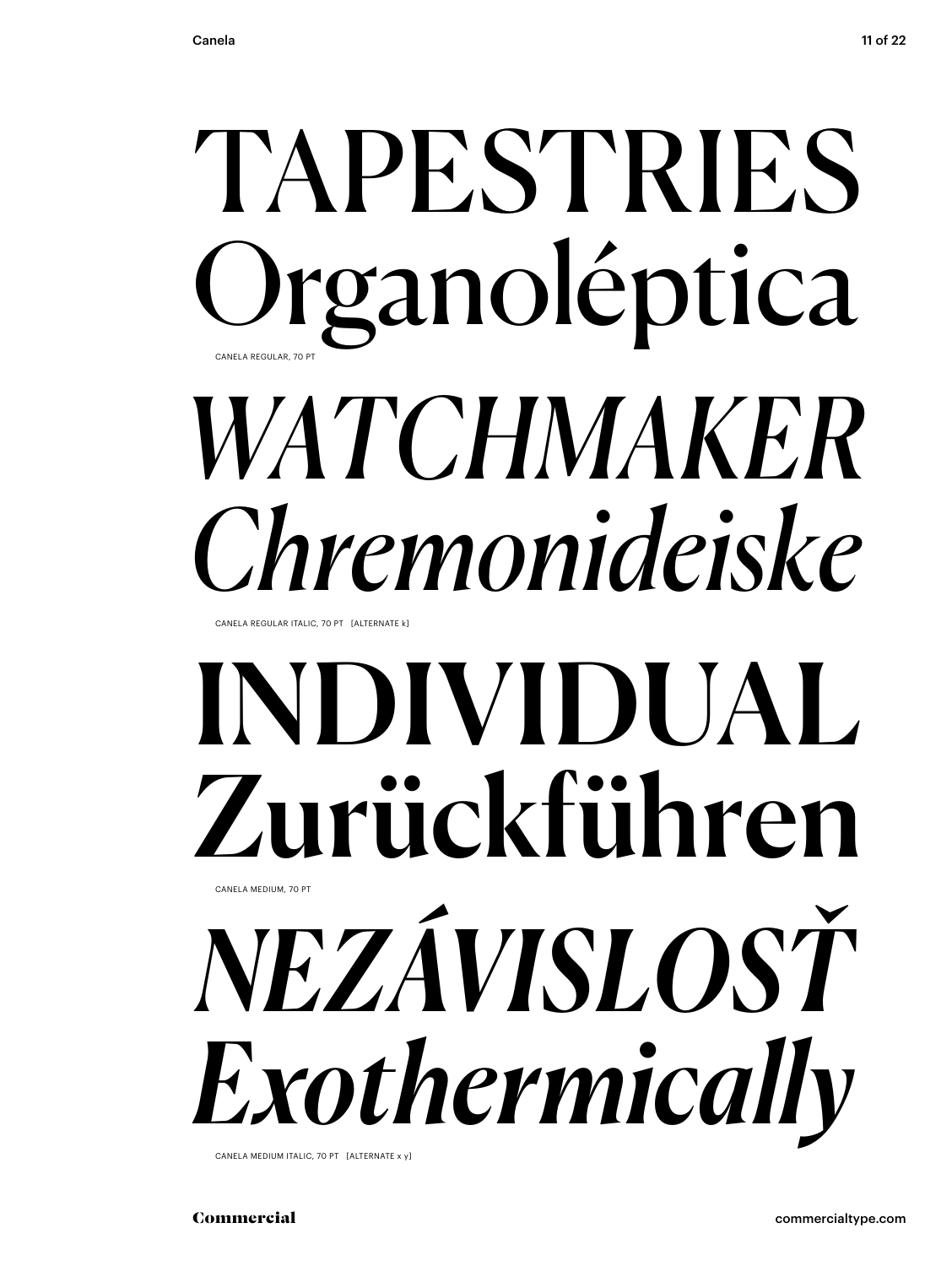### EQUITABLY Promulgated CANELA BOLD, 70 PT CAMPANARIO Uomgængeligt CANELA BOLD ITALIC 70 PT GRECQ UES Repülőtérrel CANELA BLACK, 70 PT NOMINATION Idiosyncrasies

CANELA BLACK ITALIC, 70 PT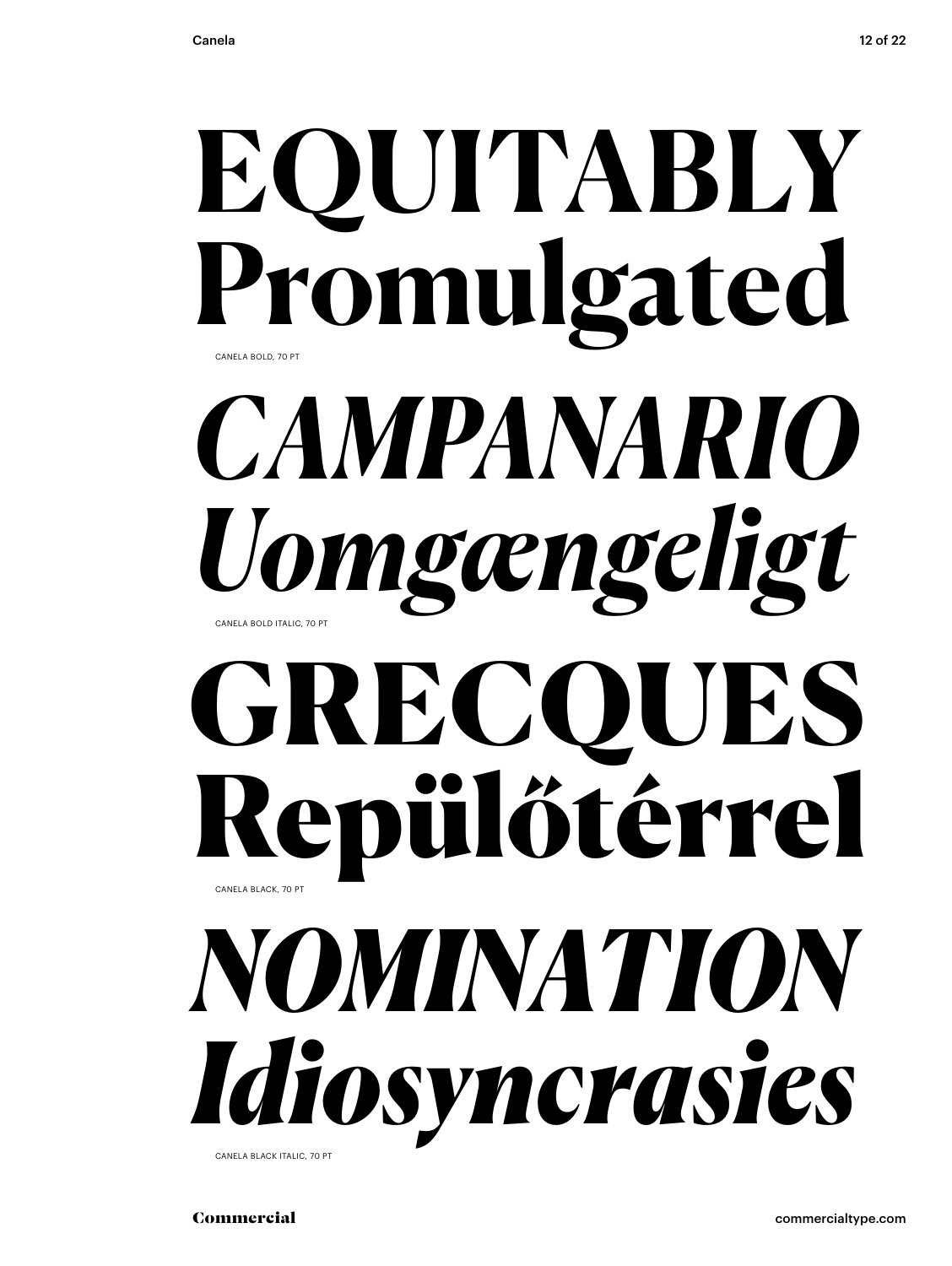Dubultslāņa atsevišķie slāņi ENHANCE & DIAGRAM Cascadia subduction zone CANELA THIN, 40 PT

The World's First Electric Piano *PROTO-INDO-EUROPEANS* Heller ikke punktum og komma

CANELA THIN ITALIC, 40 PT [ALTERNATE ]

The changing of the guard NEUE ÄSTHETISCHEN Najsławniejszą śpiewaczką

CANELA LIGHT, 40 PT

The Anthroposophical Society LA MUTACIÓN FONÉMICA Lettertype en krantenformaat

CANELA LIGHT ITALIC, 40 PT [ALTERNATE y]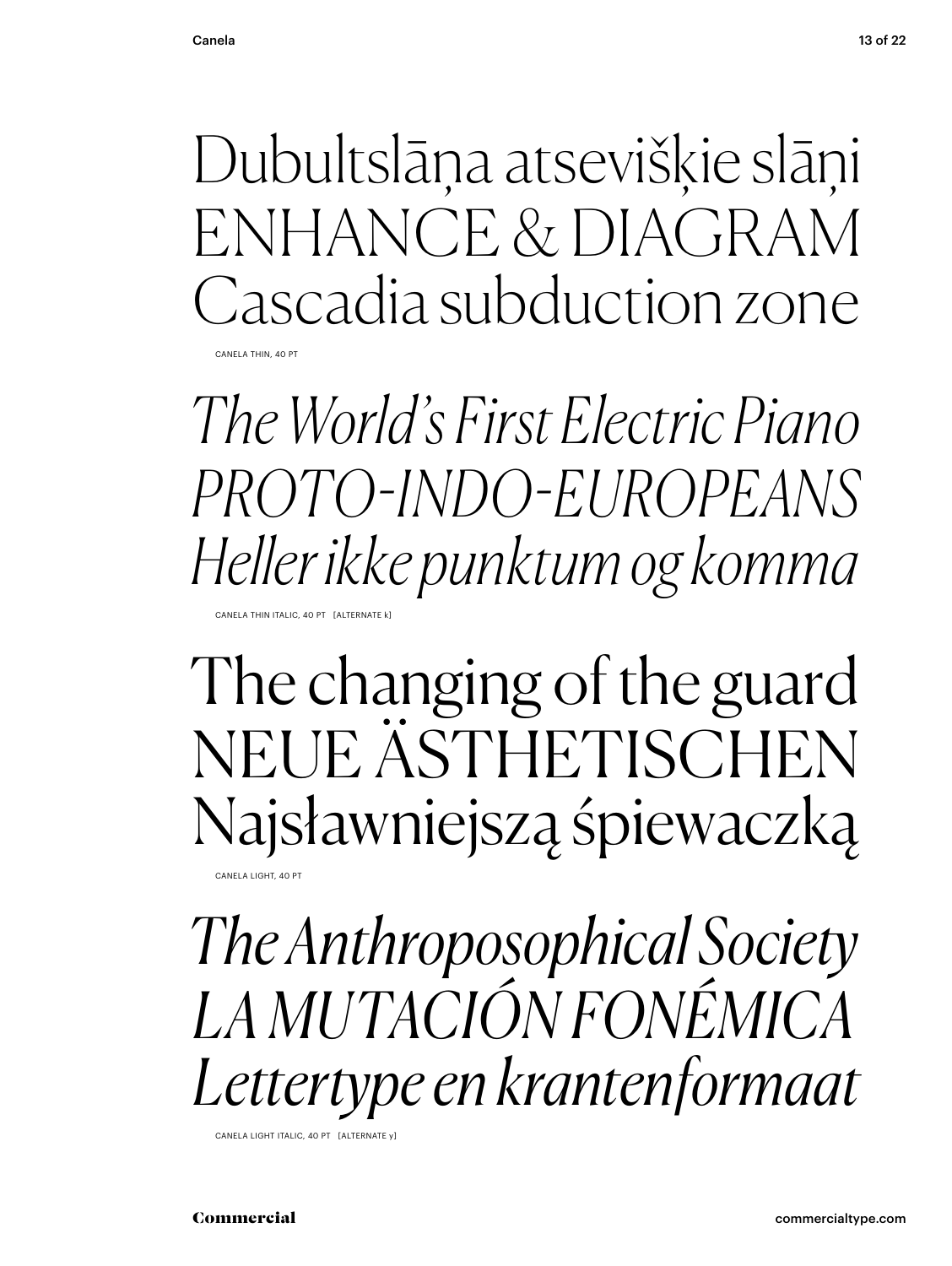### Make quite an impression GRAND PERSPECTIVE La antigua ciudad etrusca

CANELA REGULAR, 40 P

*Foundations for Governance SÚČASŤ ŽIVOČÍŠNEJ RÍŠE Uiteenlopende interpretaties*

CANELA REGULAR ITALIC, 40 PT

### Kuuluisia Antropologeja PERPETUAL SUNRISE The Age of the Academy

CANELA MEDIUM, 40 PT

### *Französischer Schriftsteller QUARTERLY PRINT RUNS Imperfection & Alterations*

CANELA MEDIUM ITALIC, 40 PT [ALTERNATE f]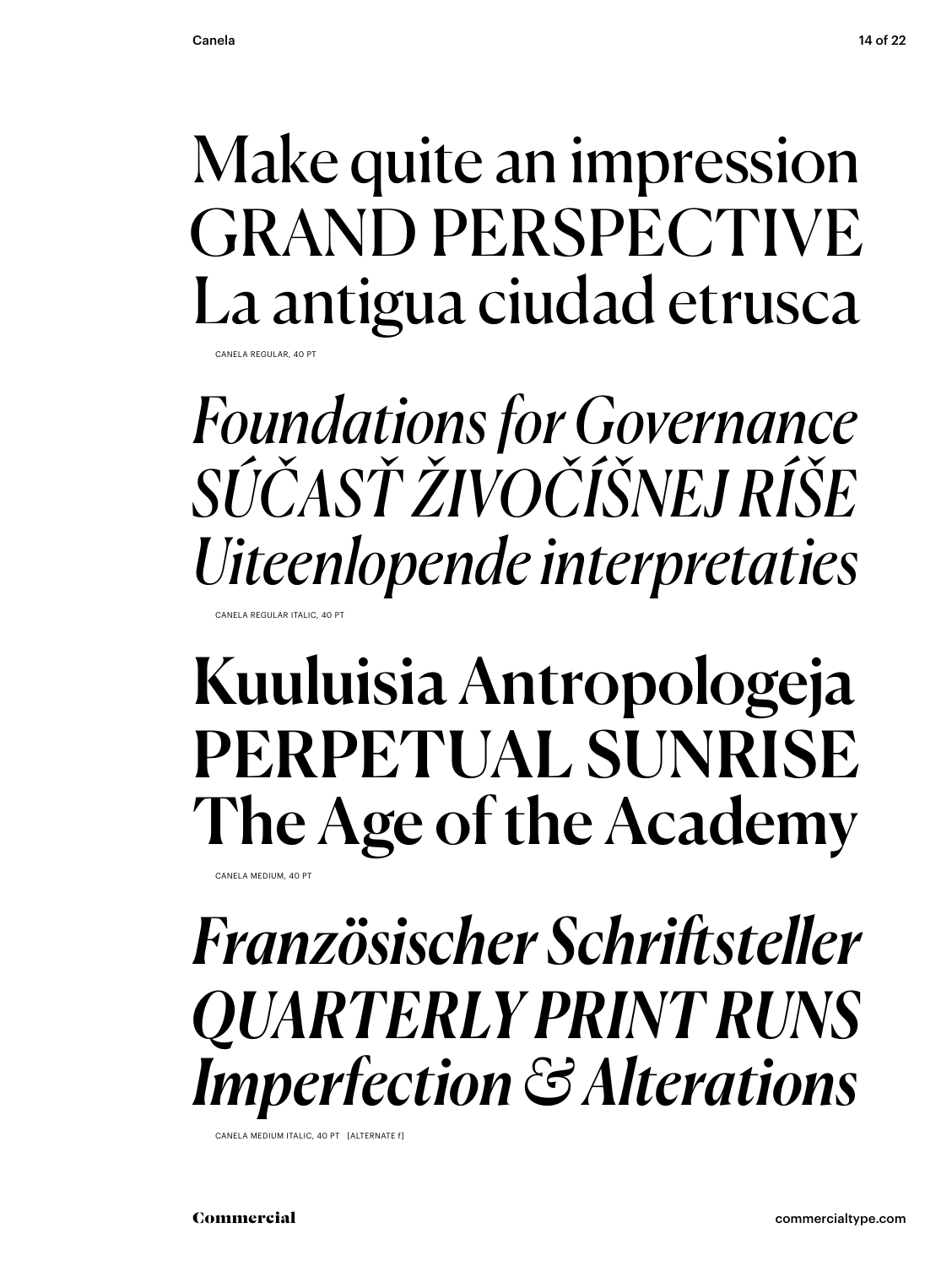#### **Ceinture des industries STÆRÐFRÆÐINGAR** Wyodrębnianiu zjawisk CANELA BOLD, 40 P

### **Independent Justification NEW RITES OF PASSAGE System des Rationalismus**

CANELA BOLD ITALIC, 40 PT

### La notazione musicale PRESCIENT STYLES The Marquis of Alorna

CANELA BLACK, 40 PT

### Tieteellisen menetelmän AYNI YAPI 1850 YILINDA **Cavernous & Staggering**

CANELA BLACK ITALIC, 40 PT [ALTERNATE v &]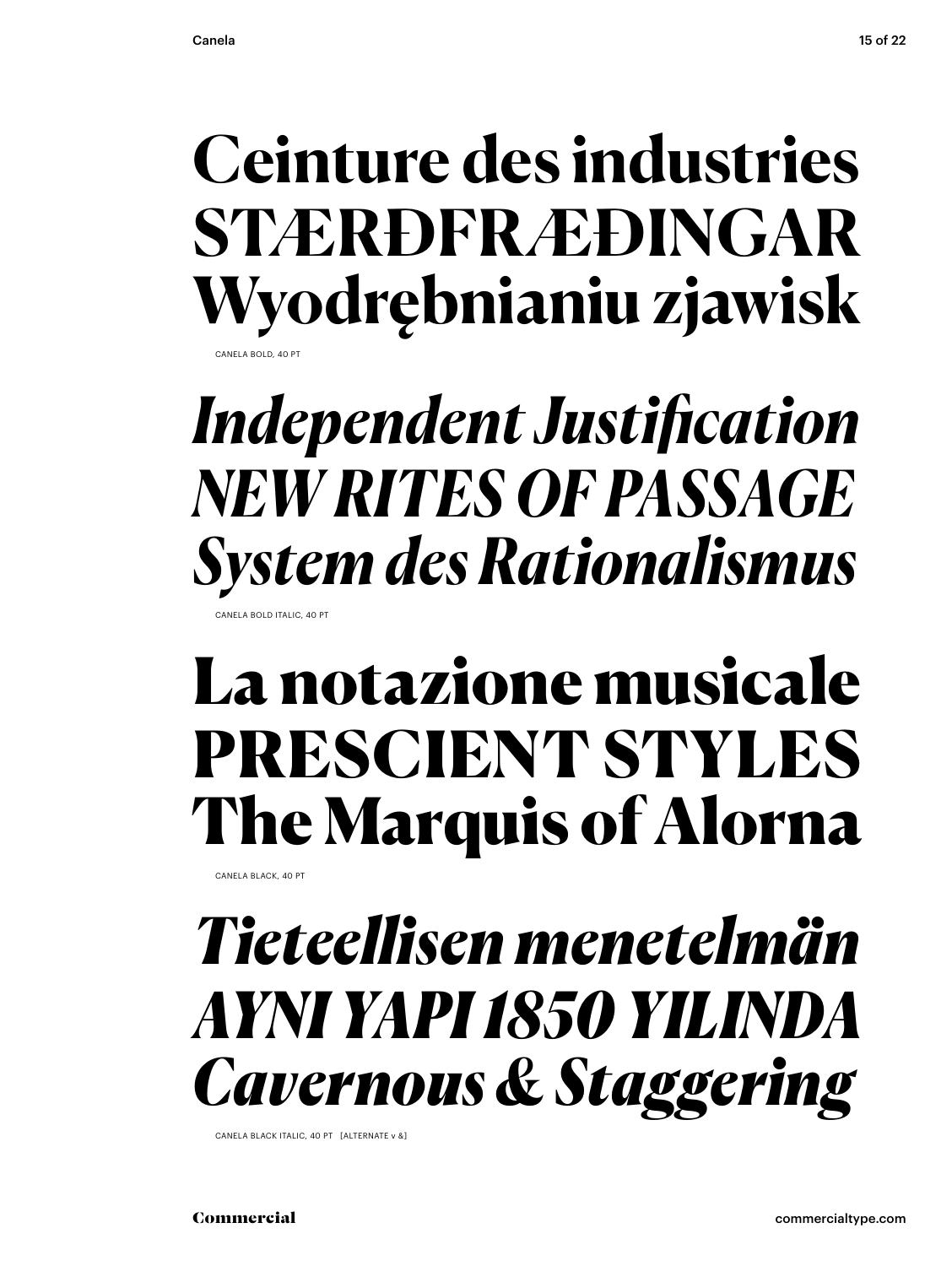#### Eðlisfræðingurinn CANELA THIN, 60 PT

Preconstructively CANELA LIGHT, 60 PT

#### haracterization CANELA REGULAR, 60 PT

## Literatūrkritikas

CANELA MEDIUM, 60 PT

#### **Rigurosamente** CANELA BOLD, 60 PT

**denealogically** CANELA BLACK, 60 PT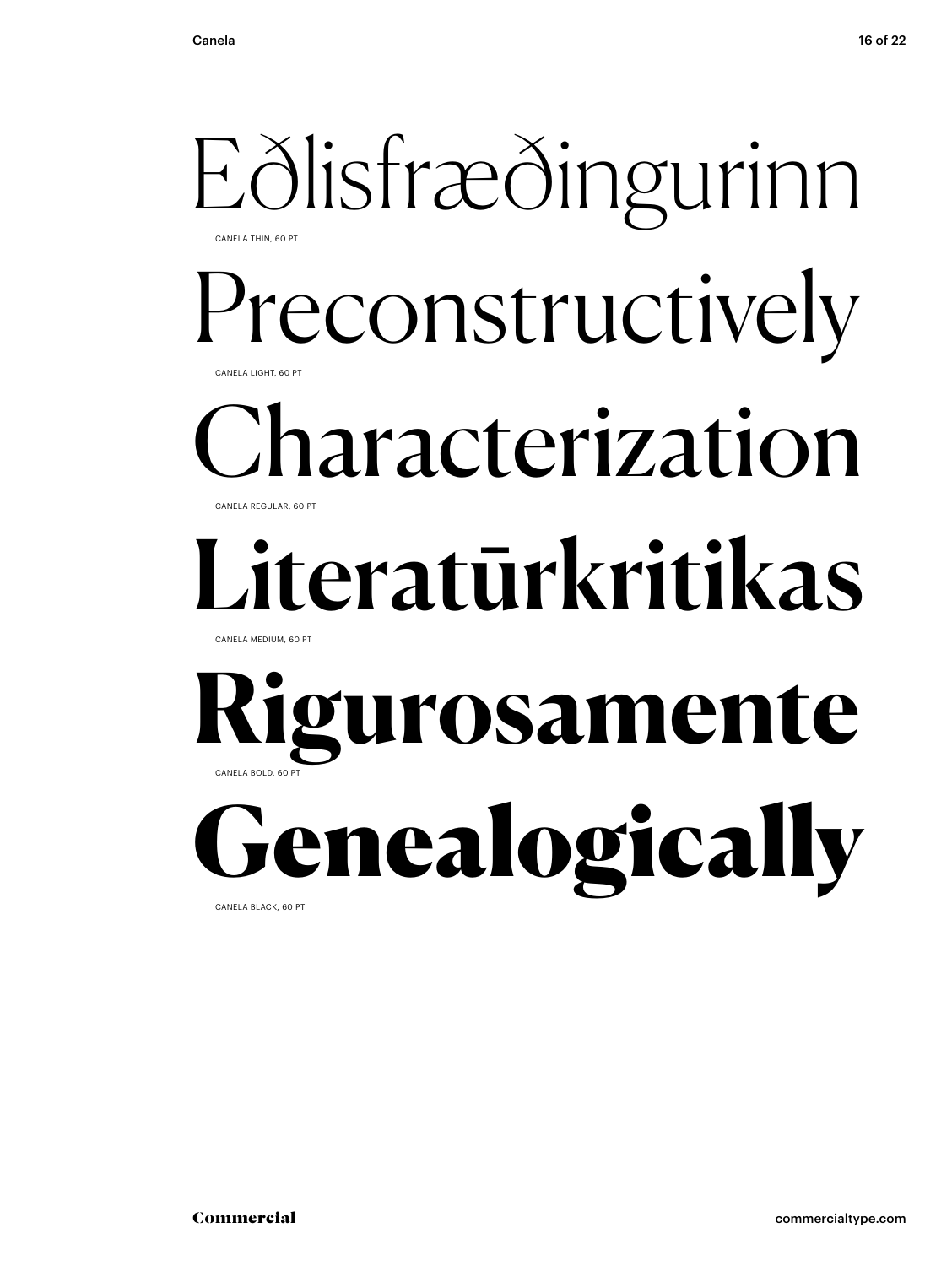

CANELA BLACK ITALIC, 60 PT [ALTERNATE K]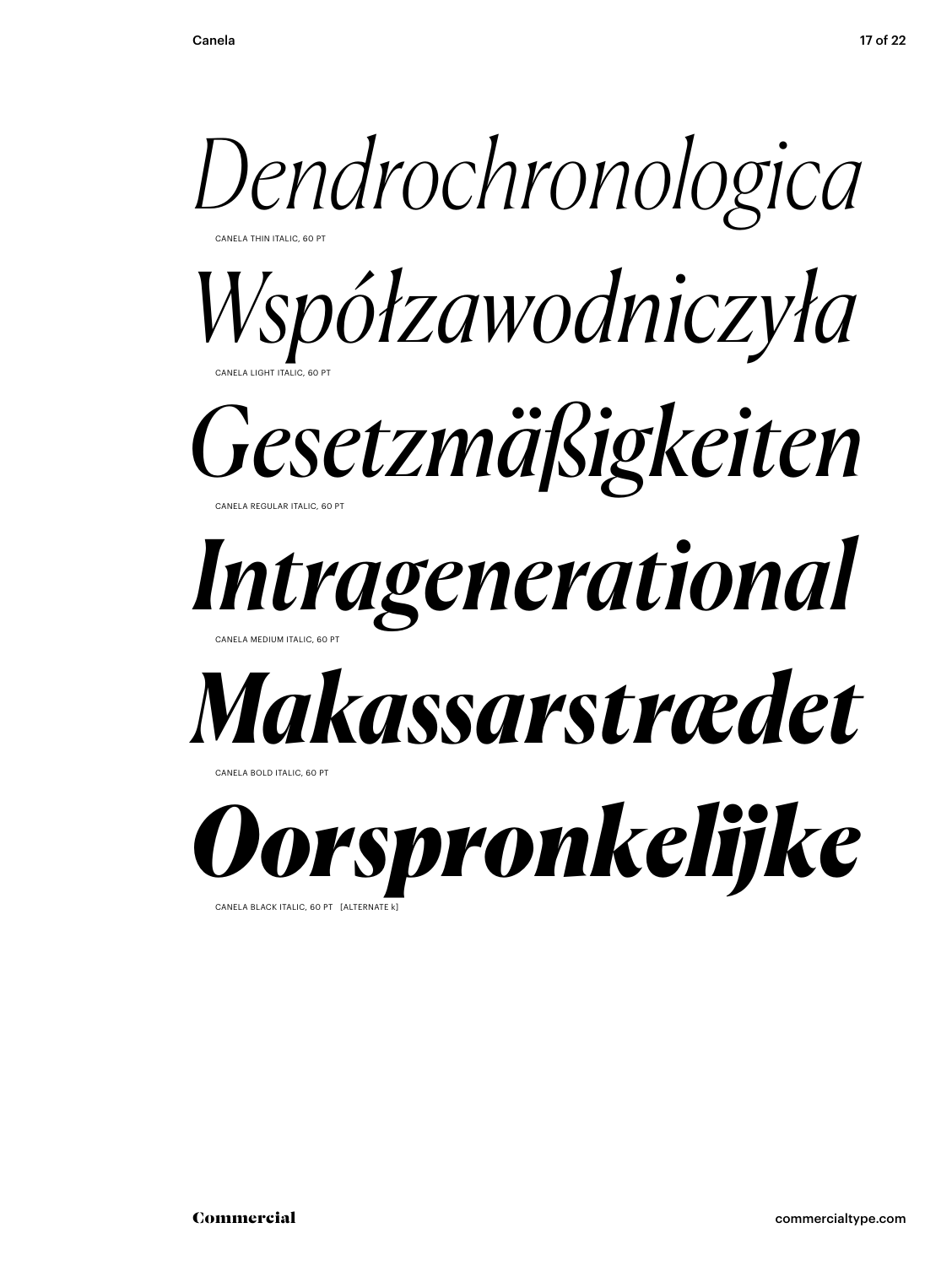| <b>UPPERCASE</b>                             | ABCDEFGHIJKLMNOPQRSTUVWXYZ                                                                                                                                                                                                                                                                                                                                                                                       |  |  |  |  |
|----------------------------------------------|------------------------------------------------------------------------------------------------------------------------------------------------------------------------------------------------------------------------------------------------------------------------------------------------------------------------------------------------------------------------------------------------------------------|--|--|--|--|
| LOWERCASE                                    | abcdefghijklmnopqrstuvwxyz                                                                                                                                                                                                                                                                                                                                                                                       |  |  |  |  |
| STANDARD PUNCTUATION                         | $\{ \{Z^2,\boldsymbol{\mu};\boldsymbol{z},\cdots\boldsymbol{\mu}-\boldsymbol{\mu} \} \} \} /  \lambda\langle \boldsymbol{\alpha}\rangle^{\star\,\boldsymbol{\mu}\,\boldsymbol{\nu}\,\boldsymbol{\nu}} \cdot \boldsymbol{\mu},\langle \boldsymbol{\alpha}\rangle \otimes \boldsymbol{\epsilon}^\text{-} \  \dagger \ddagger \mathbb{C}(\boldsymbol{\mathbb{D}}^{\,\circ\,\boldsymbol{\mu}\,\boldsymbol{\nu}}) \}$ |  |  |  |  |
| ALL CAP PUNCTUATION                          | $i\dot{\zeta}$ - $-$ ( ) $\bigcap$ $\{$ $\}\big/\big \setminus$ $\omega$ « » $\circ$                                                                                                                                                                                                                                                                                                                             |  |  |  |  |
| LIGATURES                                    | fb ff fh fi fj fk fl ft ffb ffh ffi ffj ffk ffl                                                                                                                                                                                                                                                                                                                                                                  |  |  |  |  |
| PROPORTIONAL LINING<br>default figures       | $$E&Y1254567890$ $$f\%$ % $a^o$ #° < + = - $\times$ $\div$ >                                                                                                                                                                                                                                                                                                                                                     |  |  |  |  |
| PROPORTIONAL OLDSTYLE                        | 1234567890<+=- $\times$ ÷>                                                                                                                                                                                                                                                                                                                                                                                       |  |  |  |  |
| PREBUILT FRACTIONS                           | $\frac{1}{2}$ $\frac{1}{3}$ $\frac{2}{3}$ $\frac{1}{4}$ $\frac{5}{4}$ $\frac{1}{8}$ $\frac{5}{8}$ $\frac{5}{8}$ $\frac{7}{8}$                                                                                                                                                                                                                                                                                    |  |  |  |  |
| <b>NUMERATORS &amp;</b><br>DENOMINATORS      | $\left  \frac{1234567890}{1254567890} \right.$                                                                                                                                                                                                                                                                                                                                                                   |  |  |  |  |
| <b>SUPERSCRIPT &amp;</b><br><b>SUBSCRIPT</b> | $\mathbb{H}^{1254567890}$ $\mathbb{H}_{1254567890}$                                                                                                                                                                                                                                                                                                                                                              |  |  |  |  |
| STYLISTIC ALTERNATES                         | 234                                                                                                                                                                                                                                                                                                                                                                                                              |  |  |  |  |
| <b>ACCENTED UPPERCASE</b>                    | ÁÂÀÄÅÃĂĀĀĄÅÆÆÇĆČĊŎĐÉÊÈËĔĒ<br>ĘĞĜĢĠĦĤſĨÌĬijĨĬĴĶŁĹĽĻĿÑŃŇNNÓÔÒ<br>ŎŌŐŌØØŒŔŘŖŠŚŞŜŞÞŤŢŦÚÛÙŬŬŰŪ<br><b>UŮŨŴŴŴŴÝŶŸIJŽŹŻ</b>                                                                                                                                                                                                                                                                                              |  |  |  |  |
| ACCENTED LOWER CASE                          | áâàäåãăāąåææçćčĉċďđðéêèëĕēęğĝģġħĥım̃ii<br>ījīĭiĵjķłĺľļŀñńňņ'nŋóôòöõőōøǿœŕřŗßšśşŝşþťţtú<br>ûùüŭűūyůũẃŵẁẅýŷỳÿijžźż                                                                                                                                                                                                                                                                                                 |  |  |  |  |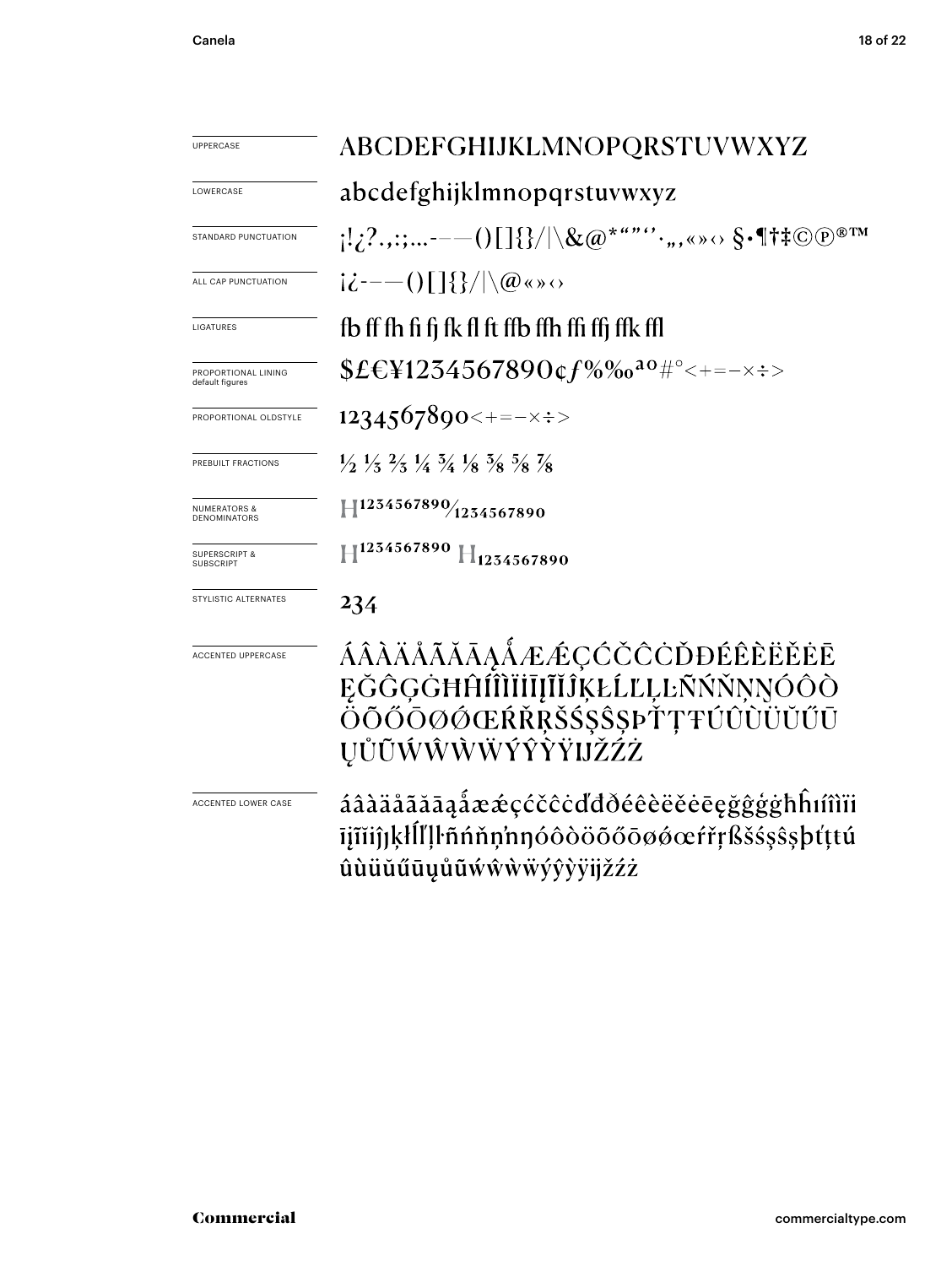| UPPERCASE                                      | ABCDEFGHIJKLMNOPQRSTUVWXYZ                                                                                                                                                                                                                                                    |  |  |  |  |
|------------------------------------------------|-------------------------------------------------------------------------------------------------------------------------------------------------------------------------------------------------------------------------------------------------------------------------------|--|--|--|--|
| LOWERCASE                                      | <i>abcdefghijklmnopqrstuvwxyz</i>                                                                                                                                                                                                                                             |  |  |  |  |
| STANDARD PUNCTUATION                           | $\{1/2^2\ldots\hspace{-0.1cm}\cdot\hspace{-0.1cm}-\hspace{-0.1cm}\cdots\hspace{-0.1cm}\cdot\hspace{-0.1cm}\cdots\hspace{-0.1cm}\cdot\hspace{-0.1cm}\beta/\ \langle\mathcal{B}\phi^{\ast a\,\prime\prime\prime\prime\prime},\ldots,\phi^{\ast}\phi^{\ast}\phi^{\ast}\rangle\}$ |  |  |  |  |
| ALL CAP PUNCTUATION                            | $i\dot{\epsilon}$ ---()[]{}/ $ \langle \varnothing \rangle $                                                                                                                                                                                                                  |  |  |  |  |
| LIGATURES                                      | fb ff fh fi fi fk fl ft ffb ffh ffi ffi ffk ffl                                                                                                                                                                                                                               |  |  |  |  |
| PROPORTIONAL LINING<br>default figures         | $$E&F4234567890$ ¢f%‰ª0#°<+=-×÷>                                                                                                                                                                                                                                              |  |  |  |  |
| PROPORTIONAL OLDSTYLE                          | $1234567890$ < + = - $\times$ $\div$ >                                                                                                                                                                                                                                        |  |  |  |  |
| PREBUILT FRACTIONS                             | $\frac{1}{2}$ $\frac{1}{3}$ $\frac{2}{3}$ $\frac{1}{4}$ $\frac{3}{4}$ $\frac{1}{8}$ $\frac{3}{8}$ $\frac{5}{8}$ $\frac{7}{8}$                                                                                                                                                 |  |  |  |  |
| <b>NUMERATORS &amp;</b><br><b>DENOMINATORS</b> | $H^{1234567890}/_{1254567890}$                                                                                                                                                                                                                                                |  |  |  |  |
| <b>SUPERSCRIPT &amp;</b><br><b>SUBSCRIPT</b>   | $H^{1234567890}H_{1234567890}$                                                                                                                                                                                                                                                |  |  |  |  |
| STYLISTIC ALTERNATES                           | fkvwxyz 234 $\&$ fb ff fh fi fj fk fk fl ft ffb ffh ffi ffj ffk ffk ffl fft<br>ķßŵŵŵŵÿŷŷźżžź                                                                                                                                                                                  |  |  |  |  |
| ACCENTED UPPERCASE                             | ÁÂÀÄÅÃĂĀĄÅÆÆÇĆČĈÒĐÉÊÈËĔĒĒ<br>ĞĜĢĠĦĤÍÎÌÏĬĪĮĨĬĴĶŁĹĽĻĿÑŃŇŅŊÓÔŎÖ                                                                                                                                                                                                                  |  |  |  |  |
|                                                | ÕŐŌØŐŒŔŘŖŠŚŞŜŞÞŤŢŦÚÛÙÜŬŰŪŲŮ<br>ŨŴŴŴŴŶŶŶŸIJŽŹŻ                                                                                                                                                                                                                                 |  |  |  |  |
| ACCENTED LOWER CASE                            | áâàäåãããaaẩææçćčĉċďđðéêèëĕēegğĝģġħĥıíîìï                                                                                                                                                                                                                                      |  |  |  |  |
|                                                | iījīĭiĵjķŀĺľļŀñńňņ'nŋóôòöõőōøǿœŕřŗßšśşŝşþťţtú<br>ûùüŭűūyůũẃŵẁŸŷŷÿijžźż                                                                                                                                                                                                        |  |  |  |  |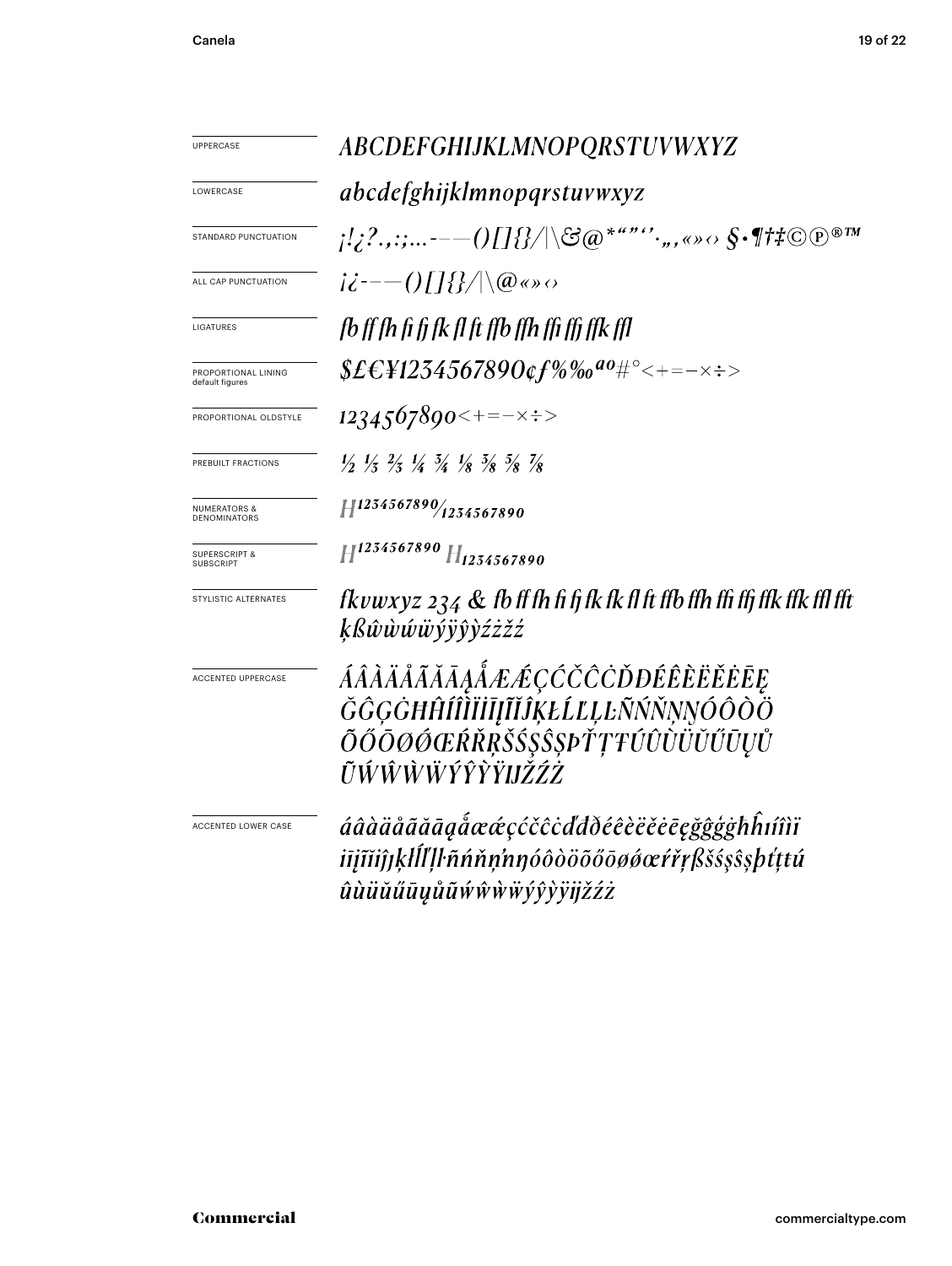| <b>OPENTYPE FEATURES</b><br>FAMILY WIDE               | <b>DEACTIVATED</b>          |                                          | <b>ACTIVATED</b>                            |                                                    |
|-------------------------------------------------------|-----------------------------|------------------------------------------|---------------------------------------------|----------------------------------------------------|
| ALL CAPS<br>opens up spacing, moves<br>punctuation up | [New] Work $\omega$ £712.46 |                                          | [NEW] WORK @ £712.46                        |                                                    |
| PROPORTIONAL LINING<br>default figures                | Updated:<br>Original:       | £1,825 €1,030<br>¥7,132 \$1,275          | Original:                                   | Updated: £1,825 €1,030<br>¥7,132 \$1,275           |
| PROPORTIONAL OLDSTYLE                                 | Original:                   | Updated: £1,825 €1,030<br>¥7,132 \$1,275 | Original:                                   | Updated: $£1,825 \in 1,030$<br>$Y_{7,132}$ \$1,275 |
| <b>FRACTIONS</b><br>ignores numeric date format       |                             | $21/03/10$ and $21/1846/92$              | $21/03/10$ and $2\frac{1}{18}$ 4%           |                                                    |
| SUPERSCRIPT/SUPERIOR                                  |                             | $x158 + y23 \times z18 - a4260$          | $x^{158} + y^{25} \times z^{18} - a^{4260}$ |                                                    |
| SUBSCRIPT/INFERIOR                                    |                             | $x158 \div y23 \times z18 - a4260$       | $X_{158} \div Y_{25} \times Z_{18} - 24260$ |                                                    |
| <b>DENOMINATOR</b><br>for making arbitrary fractions  |                             | 0123456789 0123456789                    | 0123456789 0123456789                       |                                                    |
| NUMERATOR<br>for making arbitrary fractions           |                             | 0123456789 0123456789                    |                                             | 0123456789 0123456789                              |
| LANGUAGE FEATURE<br>Polski (Polish) kreska accent     |                             | ŹRÓDŁA Ślady możliwość                   | ŹRÓDŁA Ślady możliwość                      |                                                    |
| LANGUAGE FEATURE<br>Română (Romanian) s accent        |                             | <b>INSUSI</b> constiința științifice     | ÎNSUȘI conștiința științifice               |                                                    |

ÎNSUŞI conştiinţa ştiinţifice

Commercial commercialtype.com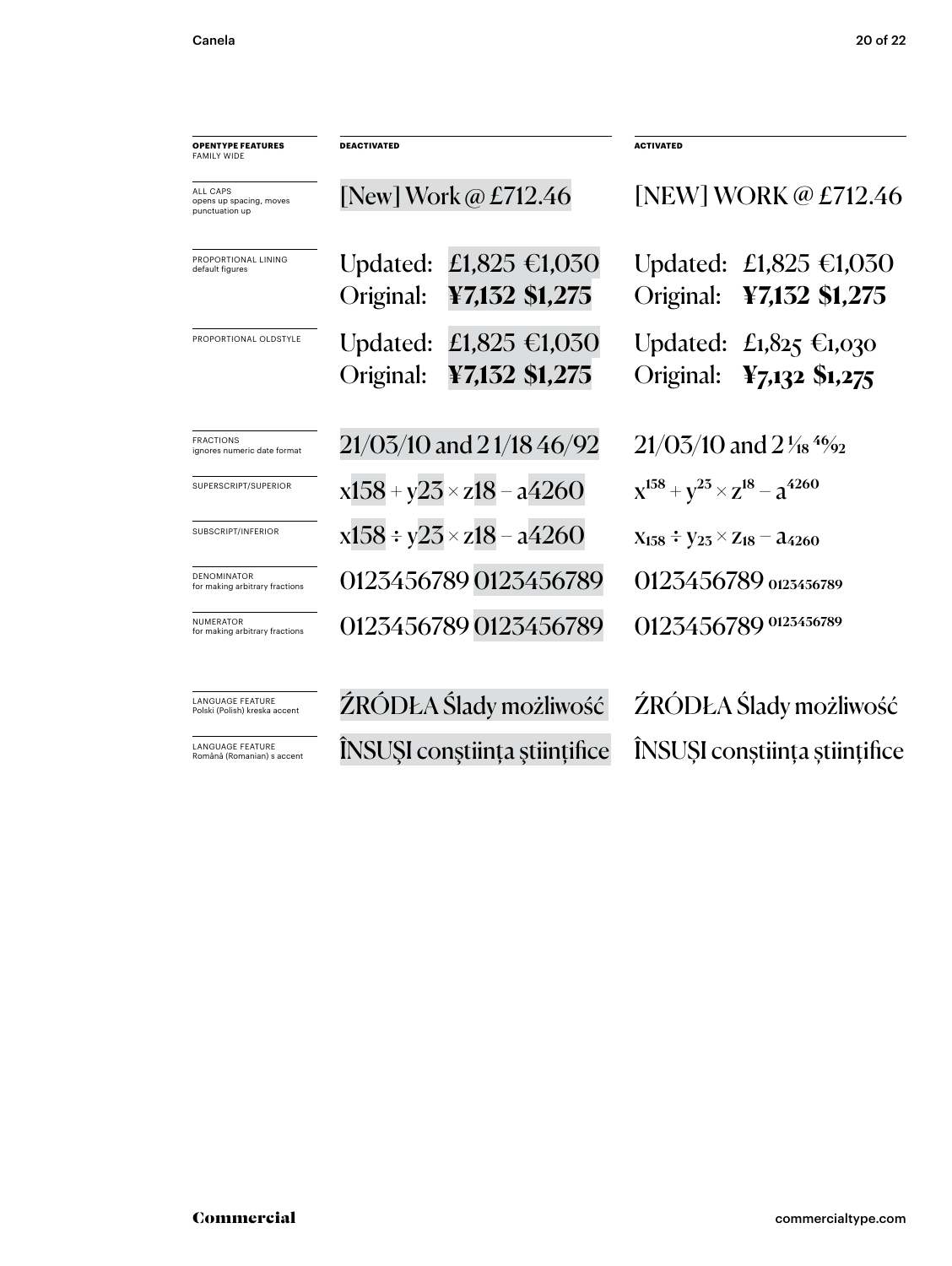**DEACTIVATED ACTIVATED**

**DEACTIVATED ACTIVATED**

STYLISTIC SET 07 alternate oldstyle 2 3 4

**OPENTYPE FEATURES** ROMAN

#### Purchased for  $E_{412,483}$  Purchased for  $E_{412,483}$

#### **OPENTYPE FEATURES** ITALIC

STYLISTIC SET 01 alternate v w

STYLISTIC SET 02 alternate y

STYLISTIC SET 03 alternate k

STYLISTIC SET 04 alternate >

STYLISTIC SET 05 alternate z

STYLISTIC SET 06 alternate f ß

STYLISTIC SET 07 alternate oldstyle 2 3 4

STYLISTIC SET 08 alternate &

*The 1971 Texas Grand Prix The 1971 Texas Grand Prix Switzerland's frozen zones Switzerland's frozen zones Before an offhanded effort Before an offhanded effort Election results for 2003 –4 Election results for 2003 –4 Proportion & Colorations Proportion & Colorations His fully mysterious reality His fully mysterious reality Work rankings in Dakotas Work rankings in Dakotas*

*New voice for the weekend New voice for the weekend*